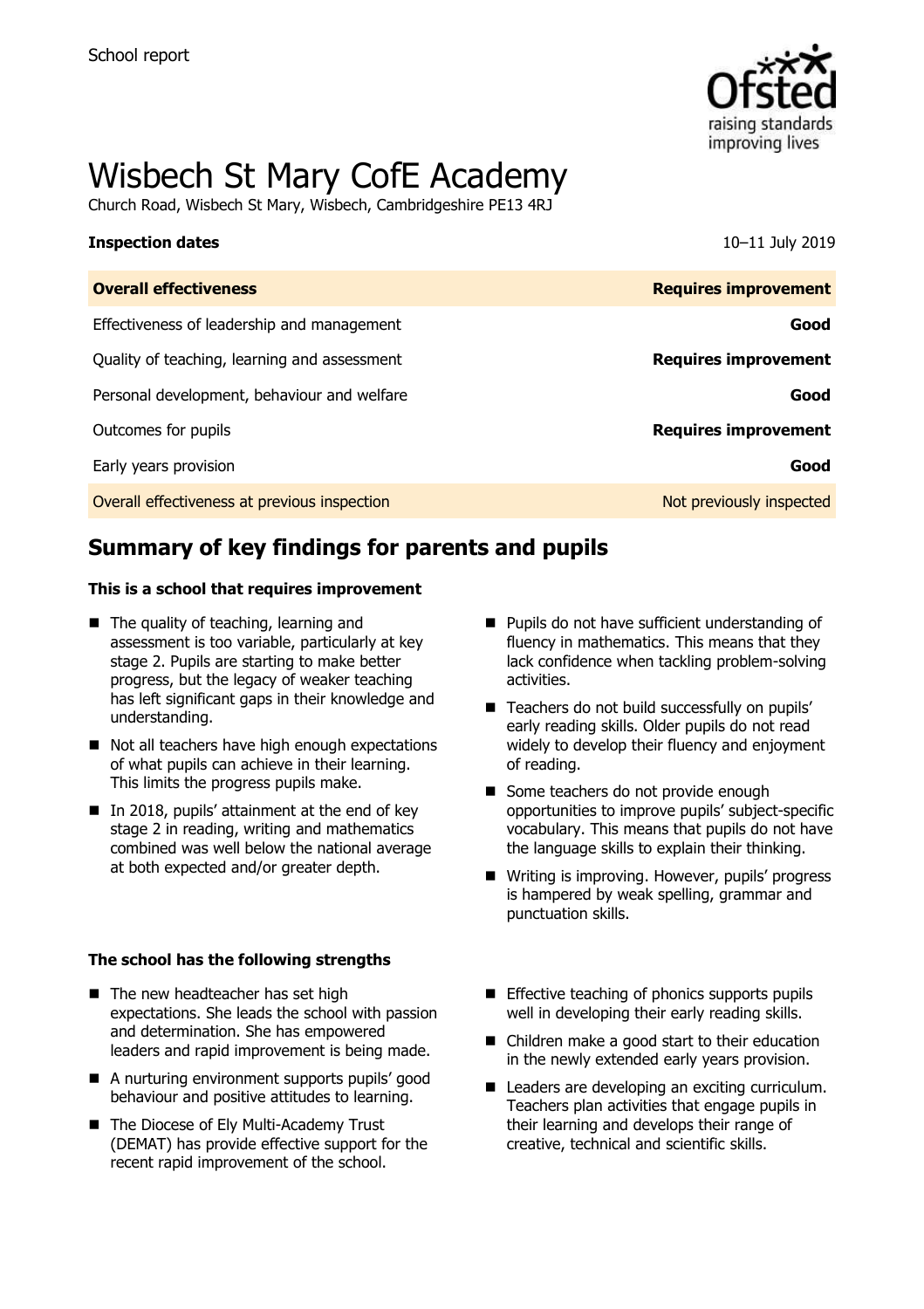

# **Full report**

### **What does the school need to do to improve further?**

- Improve the quality of teaching so that pupils make consistently good progress and attainment improves by ensuring that:
	- teachers set high expectations for what pupils achieve by planning activities that consistently challenge them in their learning
	- pupils become fluent in their mathematics and confidently apply their skills to reasoning and problem-solving activities
	- teachers improve pupils' understanding and use of essential vocabulary in the subjects that they are taught
	- pupils read widely and for pleasure to improve their fluency and expression
	- teachers develop pupils' knowledge of spelling, grammar and punctuation and that they check that these skills are applied consistently by pupils in all their writing.
- **Further improve the quality of leadership and management by ensuring that teaching is** consistently strong in all year groups.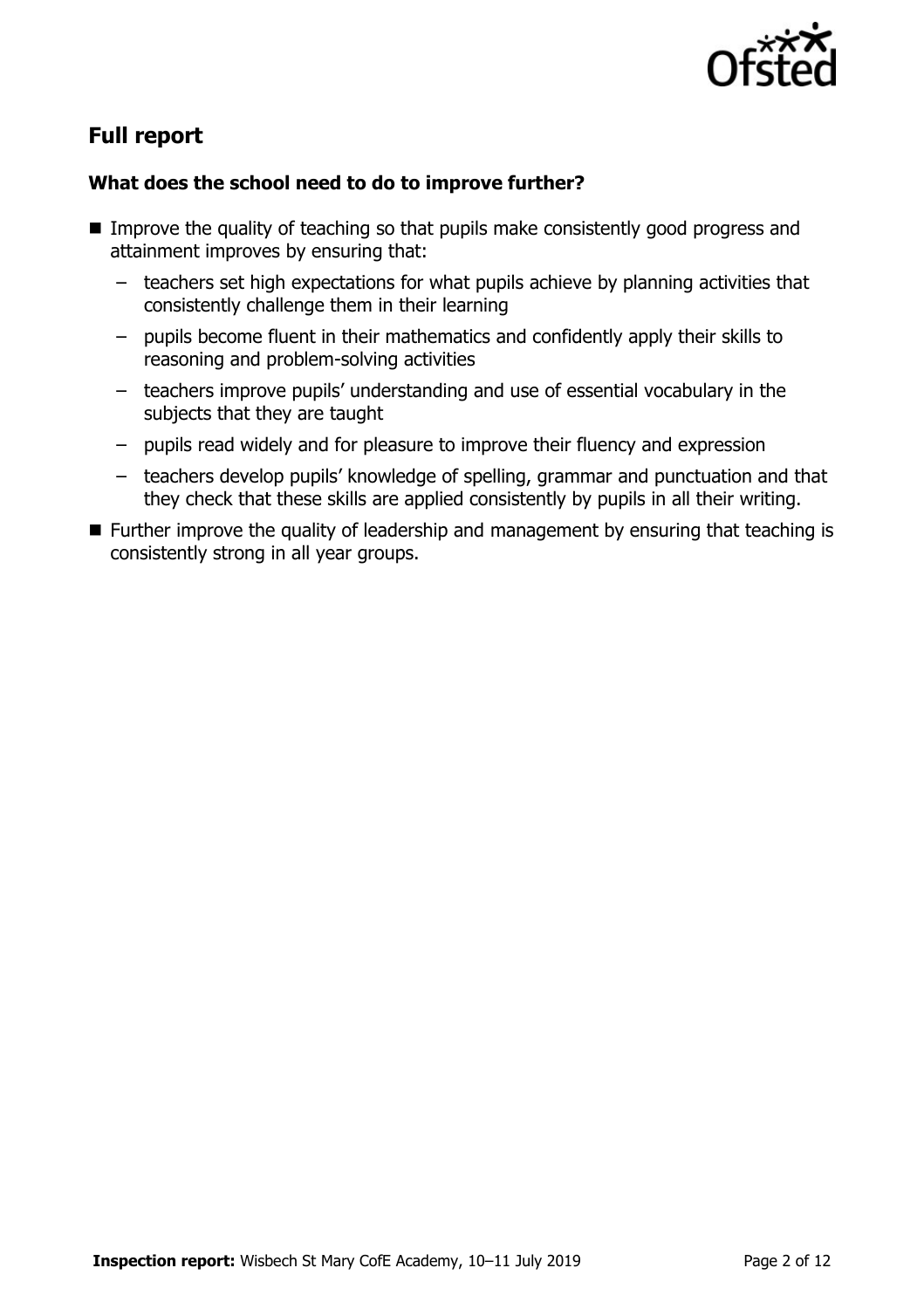

# **Inspection judgements**

### **Effectiveness of leadership and management Good**

- Since her appointment, the new headteacher has been unwavering in her ambition to ensure that the quality of education is the best it can be. The fresh vision provided by the headteacher has invigorated the leadership team. Their work is now purposeful and new strategies to secure improvement are being established throughout the school. Leaders demonstrate a clear capacity and knowledge about what needs to be done to ensure that pupils make stronger progress.
- The support of the trust has been effective and has made a strong contribution to the school's rapid improvement. They have understood the needs of the leaders and ensured that appropriate training and expertise has been provided. For example, during a period of staff absence, the trust made use of its own leaders to ensure that the quality of provision was sustained in the early years.
- Leaders know the school well. They regularly monitor the quality of teaching and provide teachers with clear guidance on how to improve. However, not all leaders provide clear expectations for when improvements should be made. This means that while it is getting better, teaching is not yet consistently strong.
- Leaders have been successful in uniting the staff and creating a team culture. Staff are positive about the training they receive and how they are encouraged to participate in school improvement. As one member of staff explained, 'Leaders value and listen to our opinions.' All staff who responded to the online survey said they were proud to work at the school. Consequently, morale is high.
- The headteacher has worked effectively to engage parents and gain their trust and confidence. Many parents are pleased about the new approaches the headteacher has introduced. One parent said, reflecting the views of other parents, that, 'The headteacher is a wonderful addition to the school.'
- The special educational needs coordinator (SENCo) gives effective support for class teachers and ensures that extra programmes to help pupils make progress are taught well. She identifies additional teaching opportunities for pupils who struggle to grasp new concepts to help them keep up with their peers. Plans for pupils with special educational needs and/or disabilities (SEND) are clear and concise. They are reviewed regularly to check that pupils with SEND achieve their targets.
- $\blacksquare$  A high proportion of pupils in the school are eligible for pupil premium funding. Following her arrival, the headteacher reviewed the strategy for the use of the pupil premium funding. There is now an improved understanding of the barriers to pupils' learning. A more focused approach is used to support pupils' social and academic achievement. Early indications from the school's own information show that disadvantaged pupils are now making better progress than their peers.
- The physical education (PE) and sport premium is used effectively to increase pupils' participation in PE. Leaders have carried out a review of teachers' training needs and are ensuring that the funding is used to develop their subject expertise. This means that pupils have access to a wide range of sporting activities which include games, gymnastics and dance.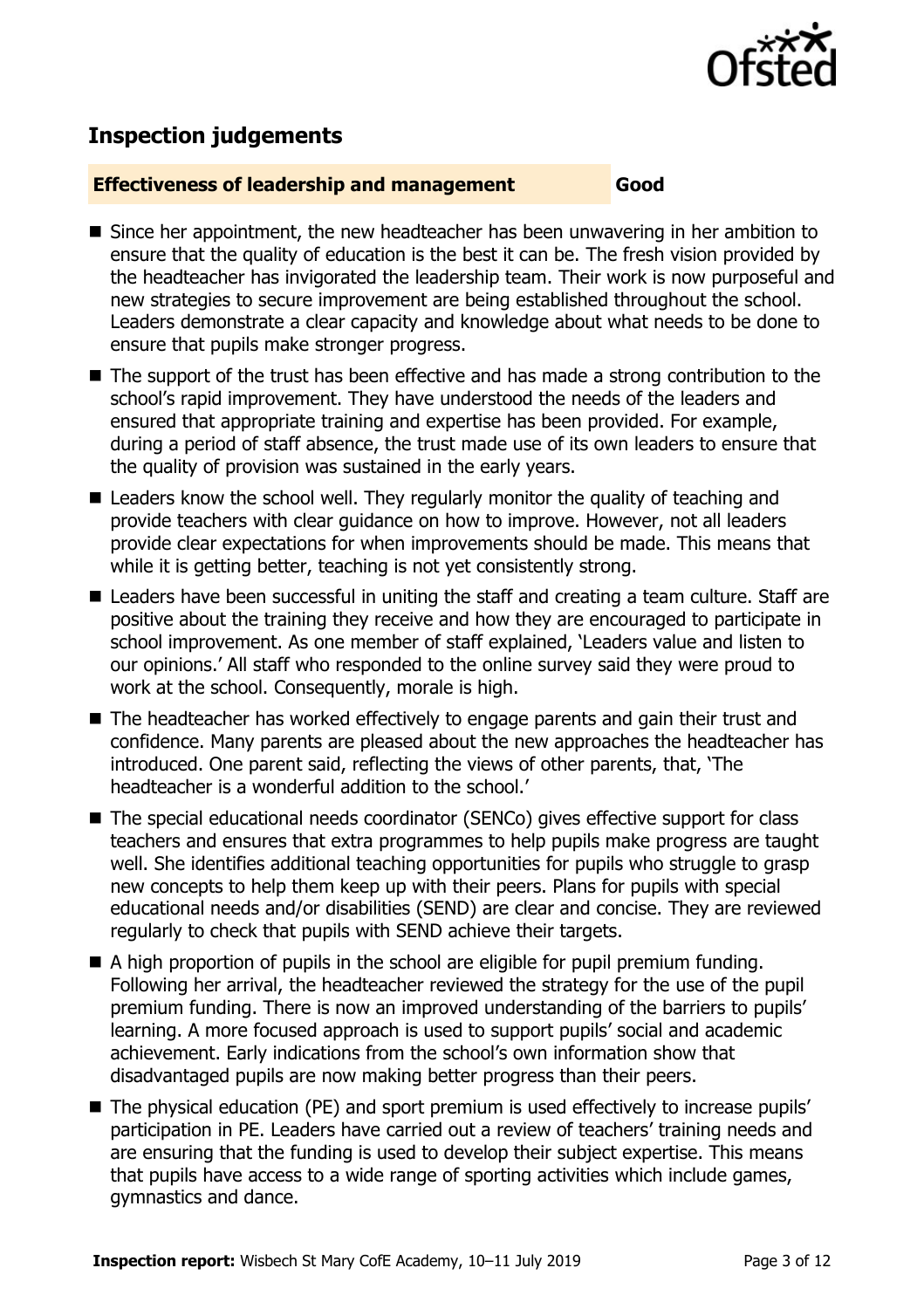

- Leaders are developing the curriculum in a thoughtful way to meet the needs of pupils at Wisbech St Marys. New approaches to the teaching of reading, writing and mathematics have been introduced and are helping to engage pupils of all ages. Learning across the wider curriculum is well sequenced and placed within a purposeful context. For example, Year 3 pupils developed a good understanding of the Stone Age through their trip to a local archaeology park; writing their own accounts of life in the Stone Age and using their creative skills to make clay pots and recreate pictures of Stonehenge. Consequently, pupils are making a good start in developing their knowledge and understanding across a wide range of subjects.
- The school's values, 'ready, respectful and safe' permeate school life. Pupils are encouraged to reflect on these values to support their own attitudes and conduct. Regular reference is made to the school values which helps to promote pupils' spiritual, moral, social and cultural development. This is a strength of the school.

### **Governance of the school**

- The trust's effective support has helped the local governing board to improve their understanding of how to hold leaders to account. The trust's model of joint governance has provided additional capacity and expertise where it has been difficult to recruit new members. They seek advice and make use of external reports to build their understanding of the school's strengths and areas for improvement.
- The members of the local governing board are committed and share leaders' high aspirations for pupils' achievement. They demonstrate this ambition through governors' meetings. The questions they ask probe the impact of leaders' actions to improve the school. They make use of the information provided by school leaders to help identify further ways of monitoring the school's performance. Their visits to the school are recorded using consistent formats so that next steps are discussed as part of their meetings.
- Governors fulfil their legal responsibilities including regular checks to ensure that safeguarding procedures and systems are effective.

### **Safeguarding**

- The arrangements for safeguarding are effective.
- There is a strong culture of safeguarding to ensure that pupils feel safe and well cared for while at school. Leaders are mindful of the challenges some pupils face regarding their social and emotional well-being. The high priority which leaders place on supporting pupils' mental well-being is reflected through regular teaching and leadership provided by an assistant headteacher.
- Staff are well trained and understand how to identify any concerns where pupils may be at risk of harm. There are many reminders around the school regarding adults' responsibilities for ensuring that pupils are kept safe. Leaders' systems for recording concerns and then acting are strong. Leaders effectively use the school's electronic recording system to identify any trends or patterns that may alert them to any issues regarding pupils' safety. Leaders are tenacious in pursuing courses of action when referrals are made. This means that vulnerable pupils and their families receive the support they require.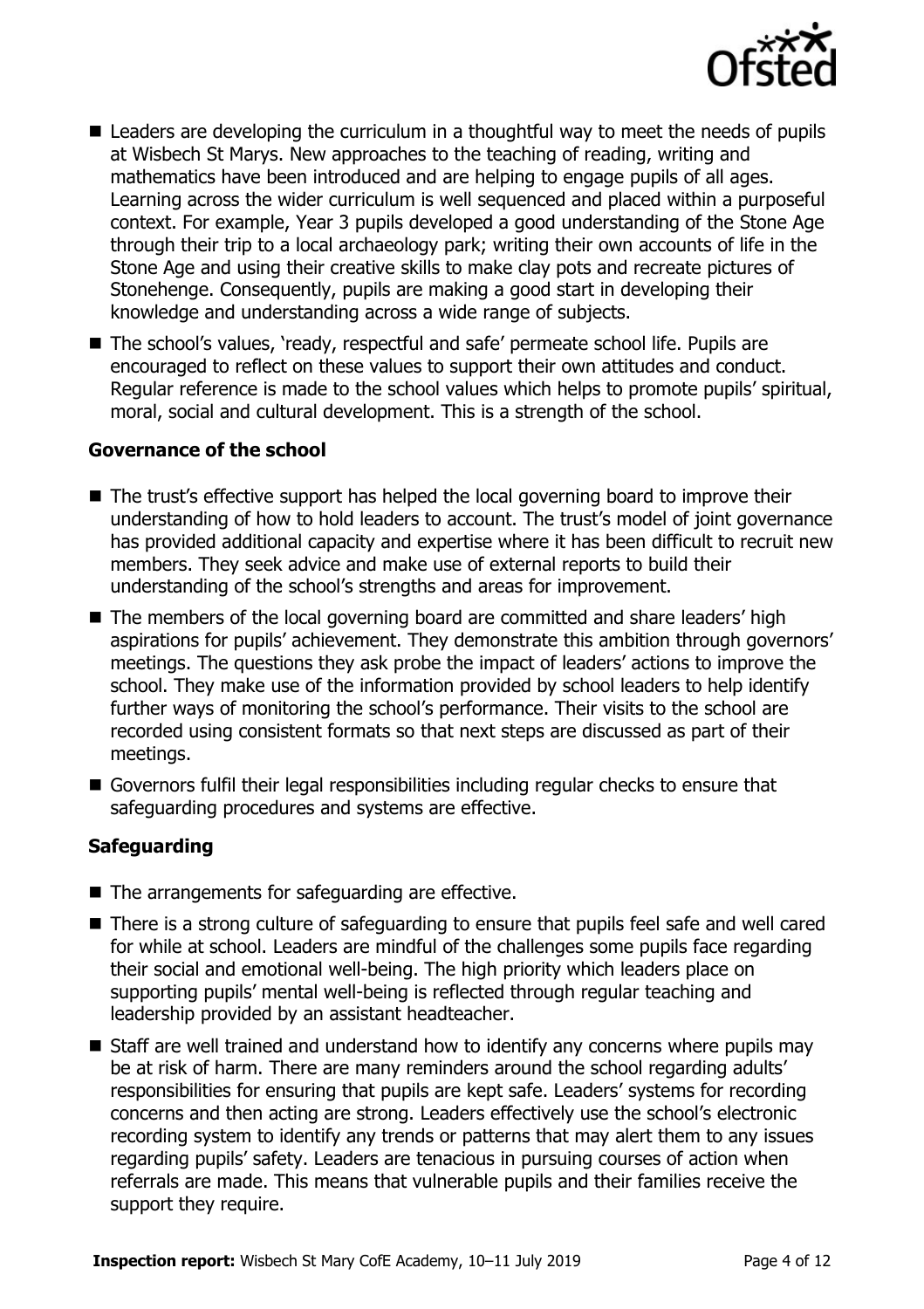

■ Leaders' processes for checking the suitability of adults to work in the school are secure and meet the legal requirements.

### **Quality of teaching, learning and assessment Fig. 2.1 Requires improvement**

- The quality of teaching, learning and assessment at key stage 2 is inconsistent. Weaknesses in teaching over time have led to low achievement from pupils' starting points. Consequently, there are now gaps in some pupils' knowledge and understanding.
- Senior leaders have identified where teaching is not consistent. They are clear about what improvements are needed. Professional development and coaching are provided to help teachers improve their practice. The support that has been given is ensuring that teaching is now improving. However, the improvements are not yet established so that teaching leads to stronger outcomes.
- Where teaching is weaker, expectations are too low. In these cases, the tasks set by teachers do not require pupils to think hard about their learning. Pupils are not consistently challenged and too much time is spent repeating skills that pupils have already learned. This means that some pupils are not producing the standard of work of which they are capable.
- $\blacksquare$  In stronger teaching, effective use is made of questioning to check pupils understanding and address misconceptions. However, not all teachers have developed the depth of subject knowledge to probe pupils' responses and move them on quickly in their learning. This limits the progress pupils make in their learning.
- Teachers' use of subject-specific vocabulary is not consistent. Where pupils' language is developed well, teachers encourage pupils to consider a range of words and alternatives that improve their writing. For example, in a Year 2 class the teacher shared pupils' instructions for making 'disgusting sandwiches'. Her questions focused on the strengths of the writing to help support pupils with improving their choice and use of vocabulary. At other times, teachers readily accept subject vocabulary that is too simplistic and pupils' language skills are not developed strongly.
- The teaching of writing is improving. Teachers use their planned topics to provide writing activities that have a meaningful context. This means that pupils are writing in a range of forms and for different purposes to develop their skills. However, teachers do not have consistent expectations for pupils' use of spelling, grammar and punctuation. Where it is weaker, pupils do not receive sufficient guidance on how to check for errors and refine their work.
- In the teaching of mathematics, pupils are starting to make use of their reasoning skills through problem-solving activities. This is helping to secure their understanding. The legacy of weaker teaching means that pupils, especially in key stage 2, have significant gaps in their knowledge and understanding. Pupils are not yet fluent enough in their mathematical knowledge to apply their skills and tackle problems confidently.
- The teaching of phonics is effective. Reading books are well matched to pupils' phonic knowledge. Pupils use the sounds they have learned to read and write unfamiliar words. Teachers are making use of high-quality class texts to develop pupils' reading skills. These texts link to class topics and pupils enjoy reading them. However, older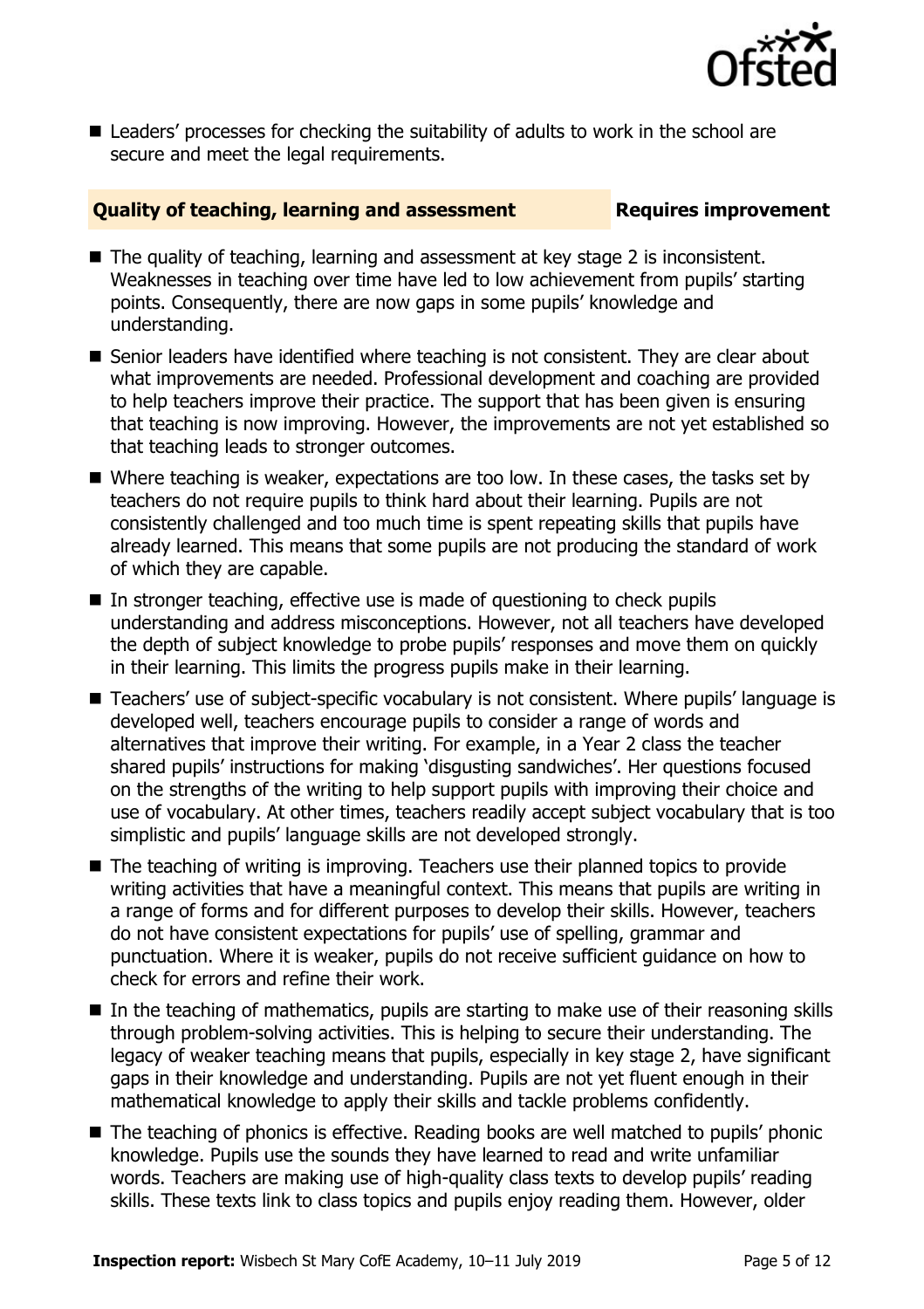

pupils are not yet fluent readers. This is because not all pupils read widely and develop their love of reading.

- Teachers make good use of their topics to plan interesting activities. The work on the curriculum is developing. Where it is taught well pupils make links in their learning and deepen their knowledge across different subjects.
- Teachers and teaching assistants have positive relationships with pupils. Pupils respond well to adults' direction. This supports pupils' good attitudes to learning. Teaching assistants use their skills effectively to check the understanding of pupils and ensure that resources are used well to help pupils in their learning.

### **Personal development, behaviour and welfare Good**

### **Personal development and welfare**

- The school's work to promote pupils' personal development and welfare is good.
- **Pupils are proud of their school. They are eager to tell visitors about the different** things they are learning, especially where they have participated in trips and visits to various places of interest. As one pupil told an inspector when asked what is good about the school, she simply replied, 'Everything.'
- The school values are meaningful to pupils. They are at the heart of the school. Pupils understand how the values are reflected through their relationships with one another. The values are evident in pupils' respect of each other especially where there are different groups represented in the school such as those from the Gypsy/Roma community. One pupil who spoke with inspectors said, 'We are all different, but it doesn't matter where you are from in this school.'
- Pupils have opportunities to undertake different roles and responsibilities. Ideas of democracy and tolerance are promoted through school captains and working on the school council. Pupils consider others through their fundraising activities or make decisions about things that affect their life in school. In this way pupils are well prepared for life in modern Britain.
- The school has a nurturing ethos. All staff are committed to supporting pupils' welfare. Pupils say that they feel safe in school and consider that bullying is rare. If they had any concerns they are confident that these would be resolved by the adults who look after them.

### **Behaviour**

- The behaviour of pupils is good.
- $\blacksquare$  Since her arrival, the headteacher has worked hard to ensure that staff set high expectations for pupils' behaviour. Behaviour systems are used consistently across the school. Leaders make regular checks of their recorded information to respond quickly to concerns and ensure that good levels of behaviour are maintained.
- **Pupils are friendly, polite and welcoming. They move around the school in an orderly** manner. They are courteous to one another, such as by holding doors open and thanking each other for acts of kindness. In classrooms, pupils listen attentively to their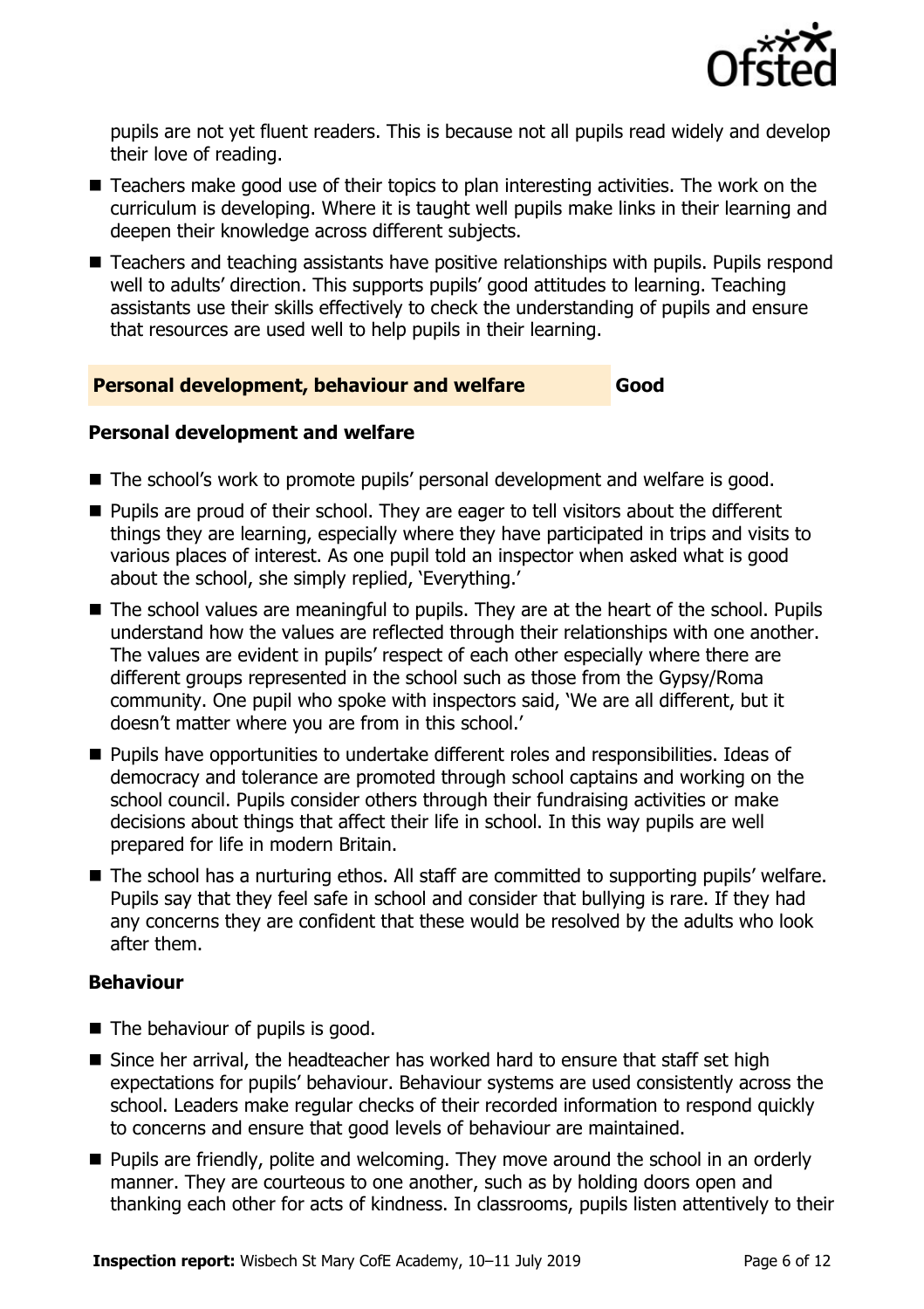

teachers and do not become too restless when the activities are not engaging.

■ Pupils' attendance is below the national average. Attendance is now carefully monitored. Leaders are clear about their expectations for pupils' attendance. Weekly prizes are rewarded for good and improving attendance. There is regular reference in newsletters about the importance of coming to school frequently. Leaders act swiftly to address any concerns by working with parents. Pupils' attendance is now improving rapidly.

### **Outcomes for pupils Requires improvement**

- At the end of Year 6 in 2018 some groups of pupils did not make the progress they should have in reading, writing and mathematics. Previous weaknesses in teaching meant that pupils were not sufficiently challenged to make consistent progress across key stage 2. Pupils' attainment in reading, writing and mathematics combined at the end of Year 6 was below the national averages at the both expected and higher standards.
- New leadership has halted the decline in outcomes and made sure that the progress pupils make in key stage 2 is improving. However, this is not yet consistent, and leaders are still addressing a legacy of underachievement. Consequently, progress is too variable across different year groups in reading, writing and mathematics from pupils' starting points.
- At the end of key stage 1 in 2018, pupils' attainment was above the national averages at expected standards in reading, writing and mathematics. It was also above the national averages at greater depth in writing and mathematics. Current pupils in key stage 1 continue to make consistently strong progress from their starting points.
- $\blacksquare$  The proportion of pupils who reached the expected standard in the Year 1 phonics screening check in 2018 was above the national average. Inspection evidence shows that pupils continue to make good progress in their early reading and writing skills because phonics is well taught.
- Not enough pupils attain the higher standards in reading and mathematics or greater depth in writing at the end of key stage 2. Leaders are working with teachers to develop higher expectations. However, there is not sufficient challenge provided for pupils to think deeply about their learning so that they achieve the higher standards.
- The progress of disadvantaged pupils is improving. Close monitoring of their specific needs is ensuring that they receive support that is starting to diminish the differences in their learning.

Pupils with SEND are supported well. Adults who provide additional support have received training to help pupils with SEND successfully achieve their targets and make good progress.

### **Early years provision Good Good**

■ Children enter the early years with skills that are below those typical for their age. From these low starting points children make strong progress. The proportion of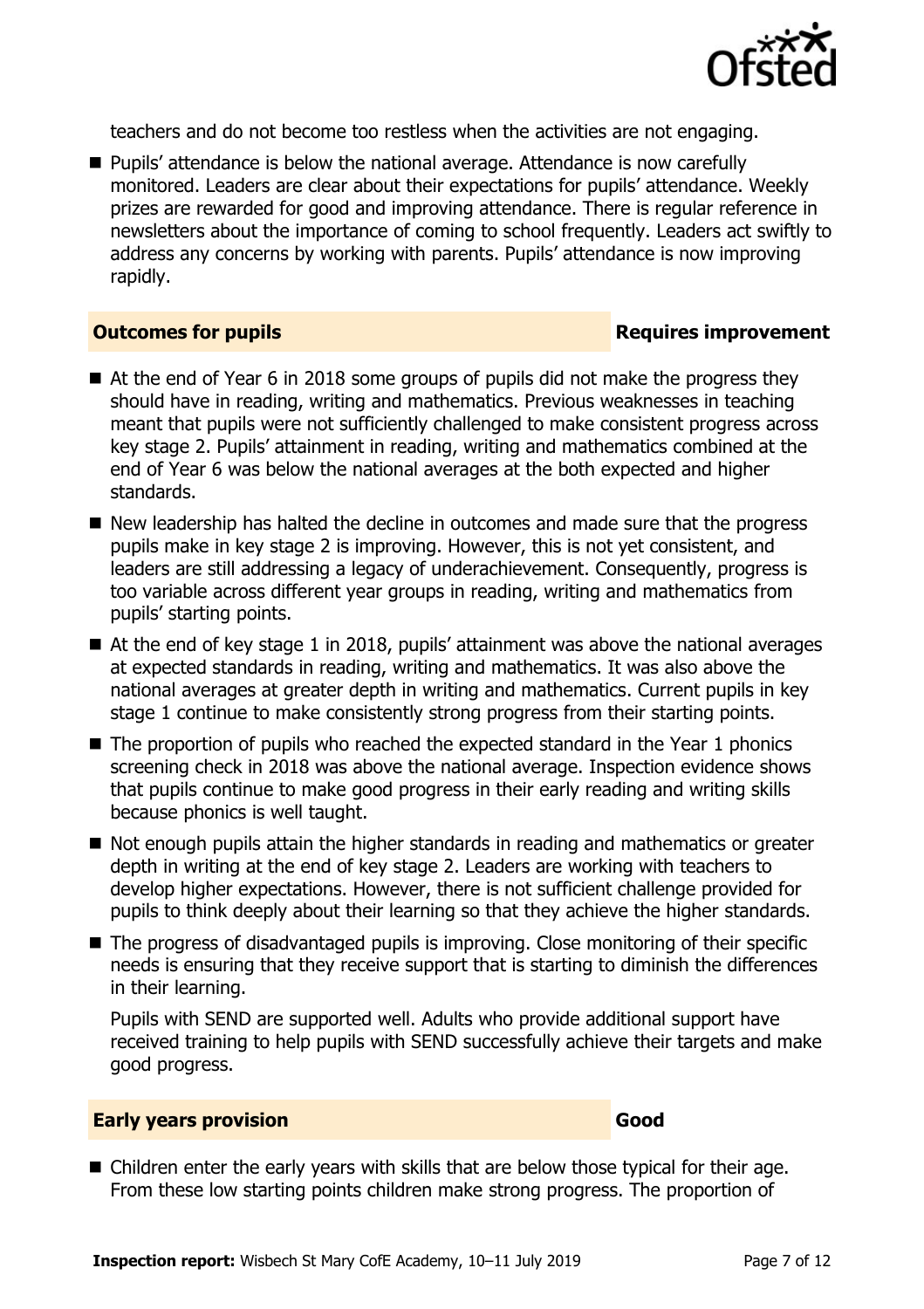

children achieving a good level of development is consistently above the national average. This means that children are well prepared for Year 1.

- The trust has provided additional support during a period of staff absence. The support has been used well to ensure continuity in the provision and sustaining the good outcomes.
- Some children have poor communication and language skills when they join the preschool or Reception class. Leaders ensure that additional opportunities are created to support children's development in this area of learning. A language-rich environment provides children with essential vocabulary that is modelled by the adults. Children are encouraged to talk about their learning and describe their experiences. For example, one child was encouraged to talk about the magic potions she was making through sensitive prompting and questioning by an adult.
- Leaders have made effective use of additional funding to develop a specific language programme. Practitioners identify those children who require support through their accurate assessments. They provide teaching to support children's speech, helping them to catch up quickly.
- Leaders have established clear routines that help children settle and feel secure. Children's confidence is developed through effective relationships that they enjoy with one another and adults. The play together well because they are taught how to listen and communicate their feelings. This makes a strong contribution to children's social and emotional development.
- The learning environment is planned effectively. Adults model play well so that children benefit from the opportunities to develop their interests and understanding of the world. For example, a theme of 'The Ugly Bug Ball' provided opportunities for children to make connections in their learning whether observing insects, creating models of minibeasts or applying their early writing skills to record their findings.
- Leaders have established effective partnerships with parents. They provide parents with important moments of learning by sharing these through the school's online assessment system. Strong links are fostered through informative events such as story cafes. Parents are encouraged to visit the provision regularly so that they can share their children's learning and help to support their children at home.
- Safeguarding practices are effective. Children learn how to manage risk through activities such as use of a small woodland on the school site. The legal requirements for supporting children's welfare are met.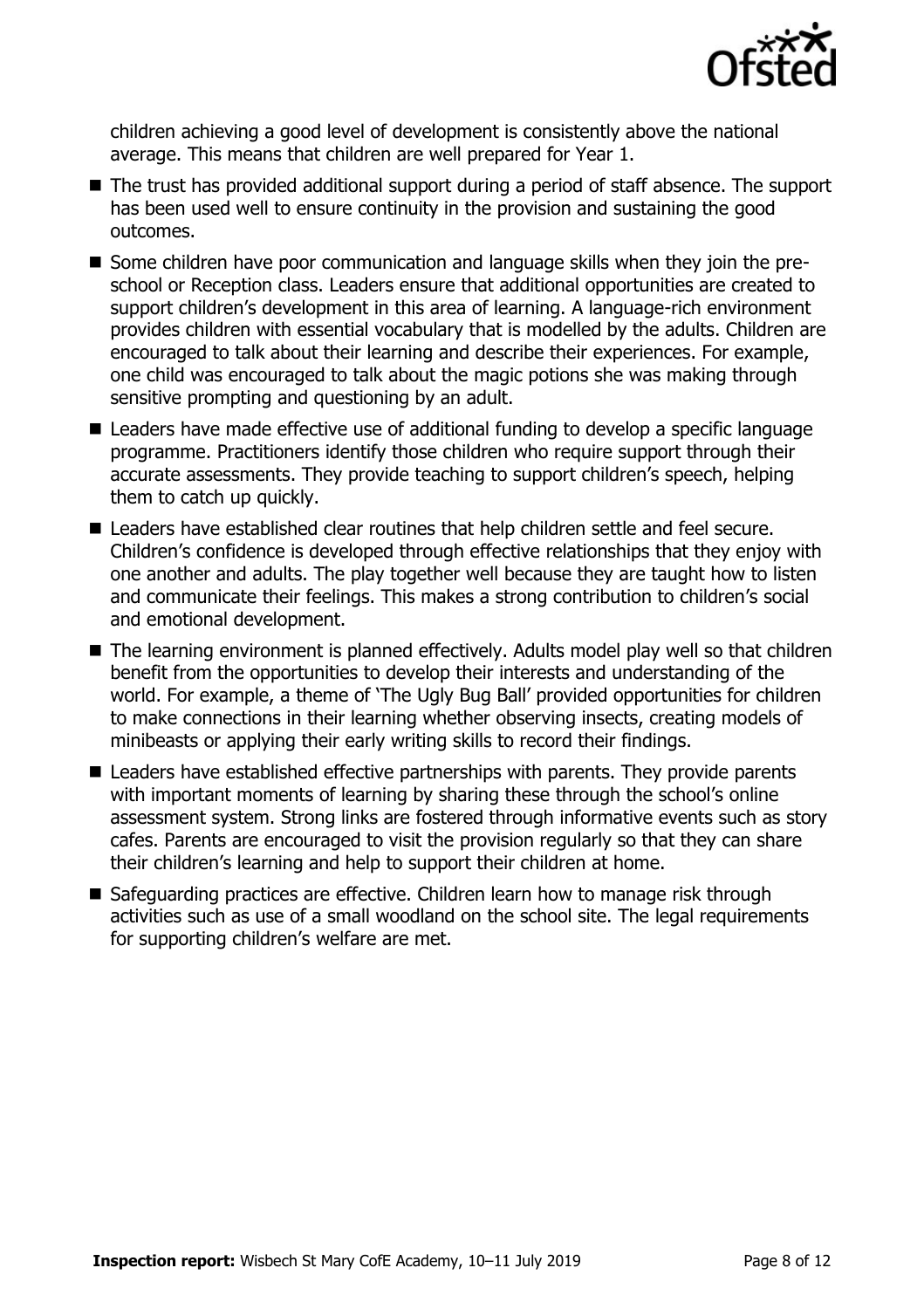

# **School details**

| Unique reference number | 142810         |
|-------------------------|----------------|
| Local authority         | Cambridgeshire |
| Inspection number       | 10088630       |

This inspection of the school was carried out under section 5 of the Education Act 2005.

| Type of school                      | All-through Primary                 |
|-------------------------------------|-------------------------------------|
| School category                     | Academy sponsor-led voluntary aided |
| Age range of pupils                 | 2 to 11                             |
| <b>Gender of pupils</b>             | Mixed                               |
| Number of pupils on the school roll | 183                                 |
| Appropriate authority               | Board of trustees                   |
| Chair                               | Julie Coales                        |
| <b>Headteacher</b>                  | Jaynie Lynch                        |
| Telephone number                    | 01945 410312                        |
| Website                             | www.wsmacademy.co.uk                |
| <b>Email address</b>                | office@wsmacademy.cambs.sch.uk      |
| Date of previous inspection         | Not previously inspected            |

### **Information about this school**

- $\blacksquare$  The school is part of the Diocese of Ely Multi-Academy Trust which it joined on 1 September 2016. Some responsibility for governance is delegated to a local governing board. The trust has its own representative on the local governing board.
- The school is an average-sized primary school.
- The new headteacher was appointed in September 2018.
- The large majority of pupils are of White British heritage and a small minority are from a settled community of Gypsy/Roma families.
- The proportion of pupils eligible for support through the pupil premium funding is in the top 20% of schools nationally.
- The proportion of pupils with SEND and those with an education, health and care plan is below the national average.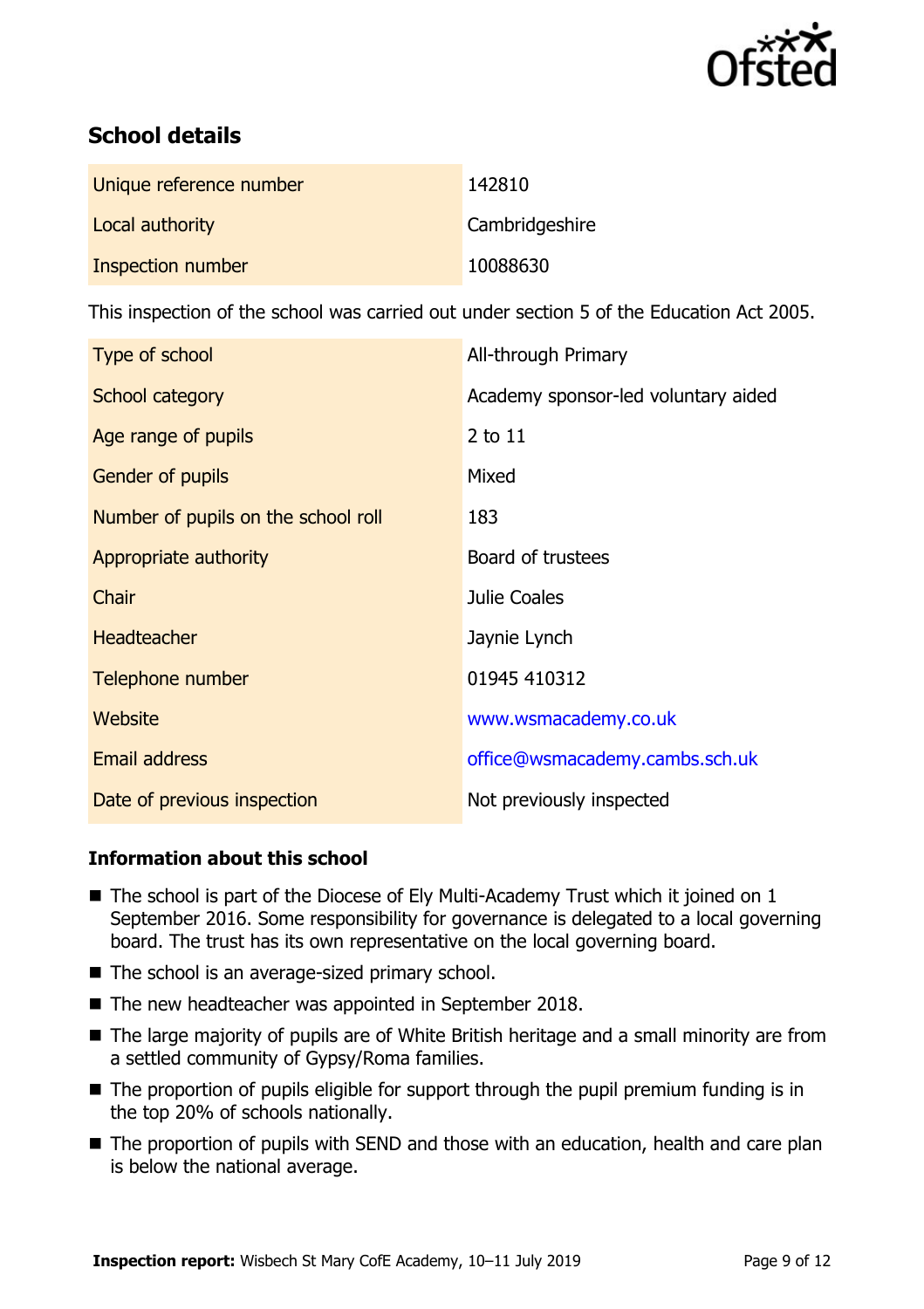

- The school is responsible for managing the breakfast and after-school clubs on the school site.
- Due to its religious character, in September of 2016, the school underwent an inspection under section 48 of the relevant education act. The purpose of the inspection was to evaluate the distinctiveness and effectiveness of the school as a church school.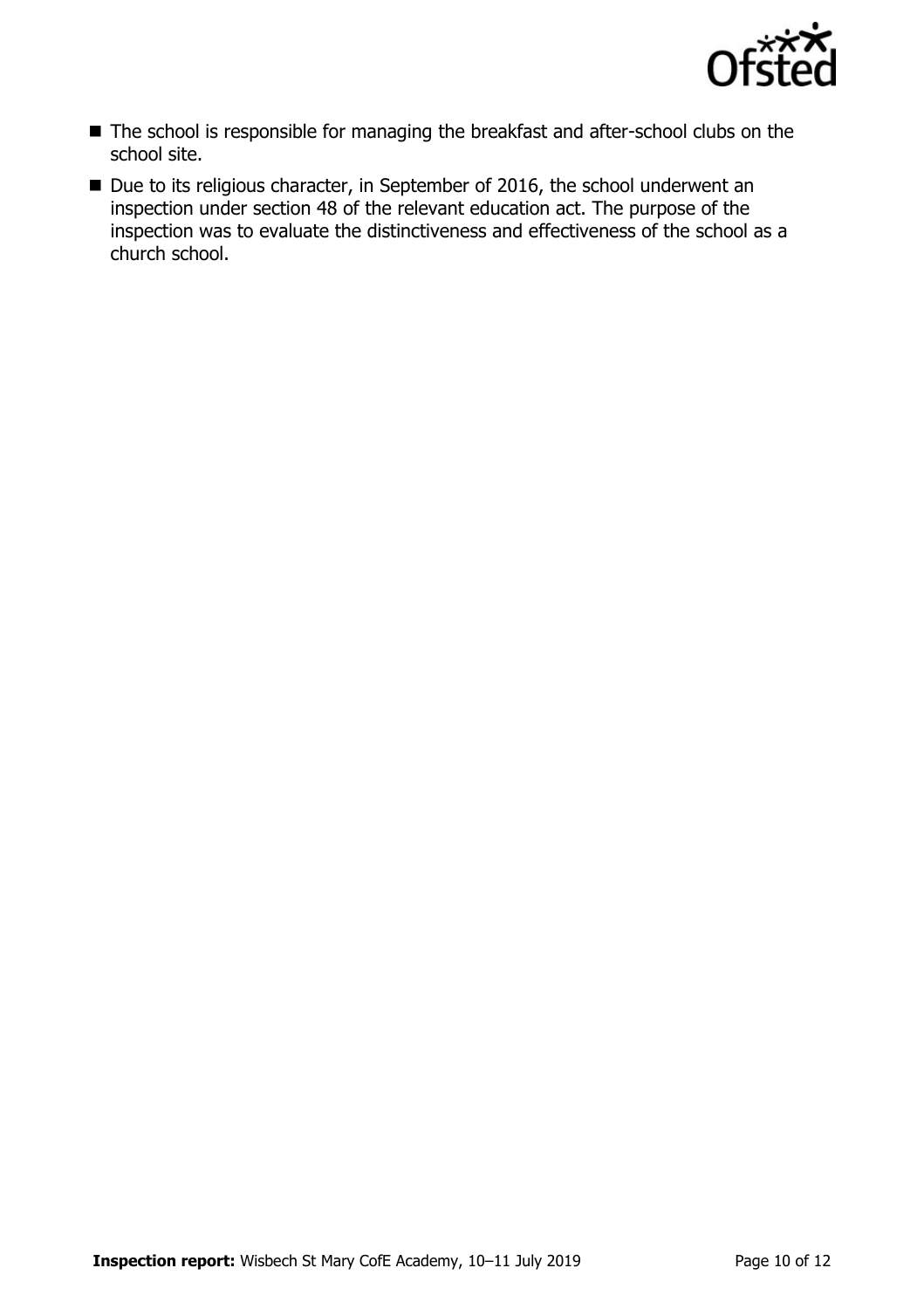

# **Information about this inspection**

- Inspectors observed lessons across a range of subjects in the early years and key stages 1 and 2. Some observations were carried out jointly with the headteacher and the assistant headteachers.
- During visits to lessons, inspectors spoke with pupils and looked at work in pupils' books to find out more about how well they are learning.
- Inspectors held discussions with the headteacher, middle leaders, the early years leader, and the SENCo. Meetings were also held with the newly qualified teacher and those responsible for safeguarding and the school business manager.
- The lead inspector met with DEMAT's director of schools and the local governing board, including the chair of the governing body.
- Inspectors took into account 29 responses to Parent View, Ofsted's online questionnaire, and 20 texts from parents. There were 21 responses to the staff questionnaire and nine responses to the pupil survey.
- **Inspectors spoke to pupils formally and informally in the classroom about their** learning.
- Inspectors looked at a range of documentation provided by the school, including the school's self-evaluation and plans for improvement. Information was scrutinised regarding behaviour and attendance logs, safeguarding information and governors' minutes of their meetings.

### **Inspection team**

Steve Mellors, lead inspector **Her Majesty's Inspector** 

**Jenny Carpenter Carpenter Carpenter Carpenter Carpenter Carpenter Carpenter Carpenter Carpenter Carpenter Carp**